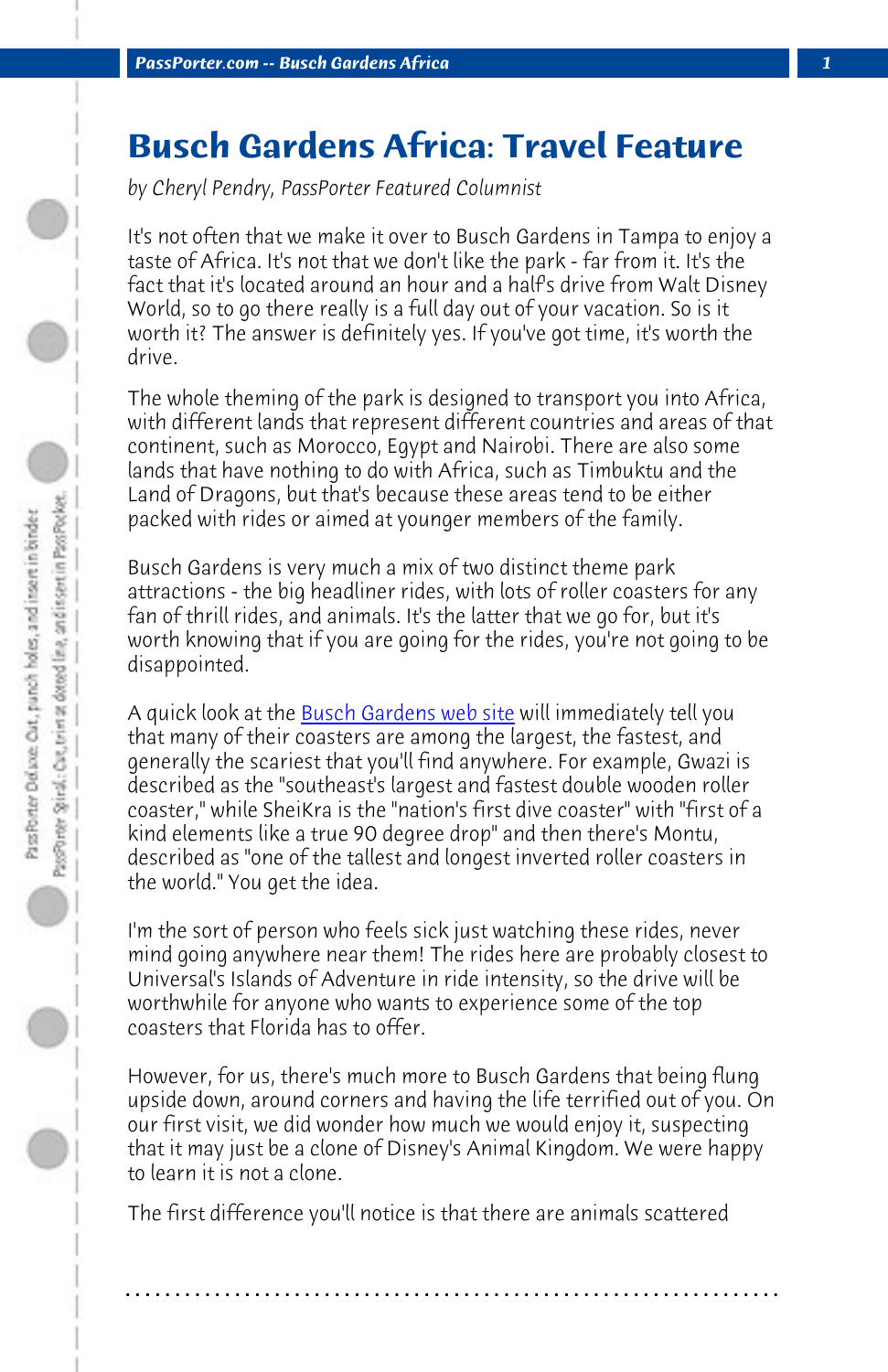almost throughout the park. Turn a corner and you could come across elephants or crocodiles. Yes, there are trails, as you find at Animal Kingdom and there's a huge savannah as well, but somehow the animals are more obvious here. You don't have to explore the park in the same way you do at Animal Kingdom to discover them. The main trails take you the Great Ape Domain, which is beautifully themed with waterfalls and of course features primates of all sizes, including gorillas and chimpanzees. You can also venture to the Edge of Africa, which features animals such as hippos and lions. This is such a pleasant change from Animal Kingdom -- instead of desperately trying to spot the lion on the rock in the safari, you can get close and personal with these beautiful creatures, with some wonderful glass viewing areas into their enclosures.

However, the trails are just a part of the story. The main attraction is the Serengeti Plain that you can view from a number of different angles. First, there's the Serengeti Express Railway that runs round the edge of it or you can soar over it on the Skyride, which is a great way to get from one part of the park to another.

Perhaps the most exciting way to get into the Serengeti Plain - and get up really close and personal with the animals - is to jump on the Rhino Rally. It's Busch Garden's first foray into mixing a ride with animals, and they didn't do this by halves. It starts off just as you do on Kilimanjaro Safaris at Animal Kingdom in a vehicle, albeit a lot more bumpy. It's worth knowing that they don't stop for photos and they don't encourage you to use a camera while you're on the ride, although we've managed to get some fine shots on each of our trips round the rally course.

It's halfway round that things suddenly change. This is no ordinary safari. There's a swollen river in front of you and no way of getting across it. Just when it seems you're in dire trouble, your vehicle miraculously changes into a floating off-road vehicle; and just at the point when you're facing more peril in the water, you end up back on land. It's a fascinating ride, the like of which you won't find at any of the other parks and it's definitely one to try out on any visit to Busch Gardens.

As if this isn't enough variety, one of the other areas of the park is the Clydesdale Hamlet that's home to these beautiful creatures and Sprint the donkey, made famous by the Super Bowl ads. This area of the park is very different, as you leave Africa behind to head firmly back into American theming.

Another part of the park that's very different is Land of the Dragons. If you have little ones in your party, this is the area to head to, as

**. . . . . . . . . . . . . . . . . . . . . . . . . . . . . . . . . . . . . . . . . . . . . . . . . . . . . . . . . . . . . . . . . .**